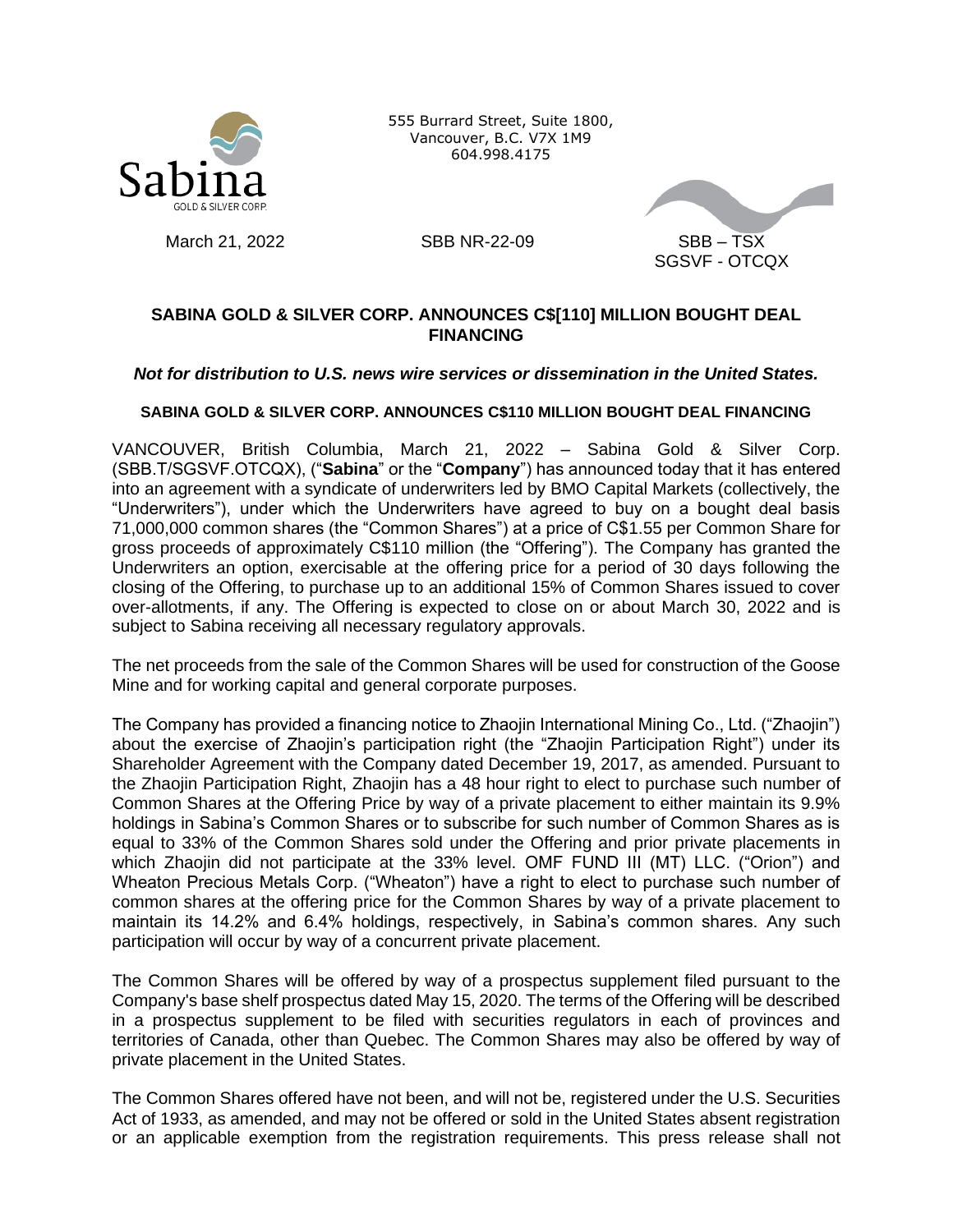constitute an offer to sell or the solicitation of an offer to buy nor shall there be any sale of the Common Shares in any jurisdiction in which such offer, solicitation or sale would be unlawful.

### **About Sabina Gold & Silver**

Sabina Gold & Silver Corp. is an emerging gold mining that 100% owns the district scale, advanced, high grade Back River Gold District in Nunavut, Canada.

Sabina recently filed an Updated Feasibility Study (the "UFS") on its first mine on the district, the Goose Mine, which presents a project that will produce ~223,000 ounces of gold a year (first five years average of 287,000 ounces a year with peak production of 312,000 ounces in year three) for ~15 years with a rapid payback of 2.3 years, with a post-tax IRR of ~28% and NPV5% of C\$1.1B. See "National Instrument (NI) 43-101 Technical Report – 2021 Updated Feasibility Study for the Goose Project at the Back River Gold District, Nunavut, Canada" dated March 3, 2021.

Since the UFS, completion of detailed geotechnical test work on the tailings samples and the inclusion of a high-capacity tailings thickener, the tailings storage capacity of the Echo open pit has increased sufficiently to enable the decision to construct the mill at a 4,000 tpd capacity at the outset. This, in addition to optimized equipment selection and detailed engineering has reduced the cost of the expansion from C\$17m to C\$10m when compared to the UFS.

The Project received its final major authorization on June 25, 2020 and is now in receipt of all major permits and authorizations for construction and operations.

The Company is also very committed to its Inuit stakeholders, with Inuit employment and opportunities a focus. The Company has signed a 20-year renewable land use agreement with the Kitikmeot Inuit Association and has committed to various sustainability initiatives under the agreement.

In February 2022, the Company announced it had completed a comprehensive project financing package for US\$520 million comprised of:

- A US\$225 million senior secured debt facility with Orion Mine Finance;
- A US\$75 million gold prepay facility with Orion Mine Finance;
- A US\$125 million gold stream arrangement with Wheaton Precious Metals; and
- A US\$95 million private placement of Sabina Common shares subscribed to by both Orion and Wheaton Precious Metals.

In addition to Back River, Sabina also owns a significant silver royalty on Glencore's Hackett River Project. The silver royalty on Hackett River's silver production is comprised of 22.5% of the first 190 million ounces produced and 12.5% of all silver produced thereafter.

For further information please contact:

Nicole Hoeller, Vice-President, Communications: 1 888 648-4218 nhoeller@sabinagoldsilver.com

### *Forward-Looking Information*

*This news release contains "forward-looking information" within the meaning of applicable securities laws (the "forward-looking statements"), including, but not limited to, the commencement of construction of the Project, the timing for completion of construction, the creation of value for stakeholders, the timing and completion of the second and third tranches of the private placement and the projections and assumptions of the results of the UFS. These*